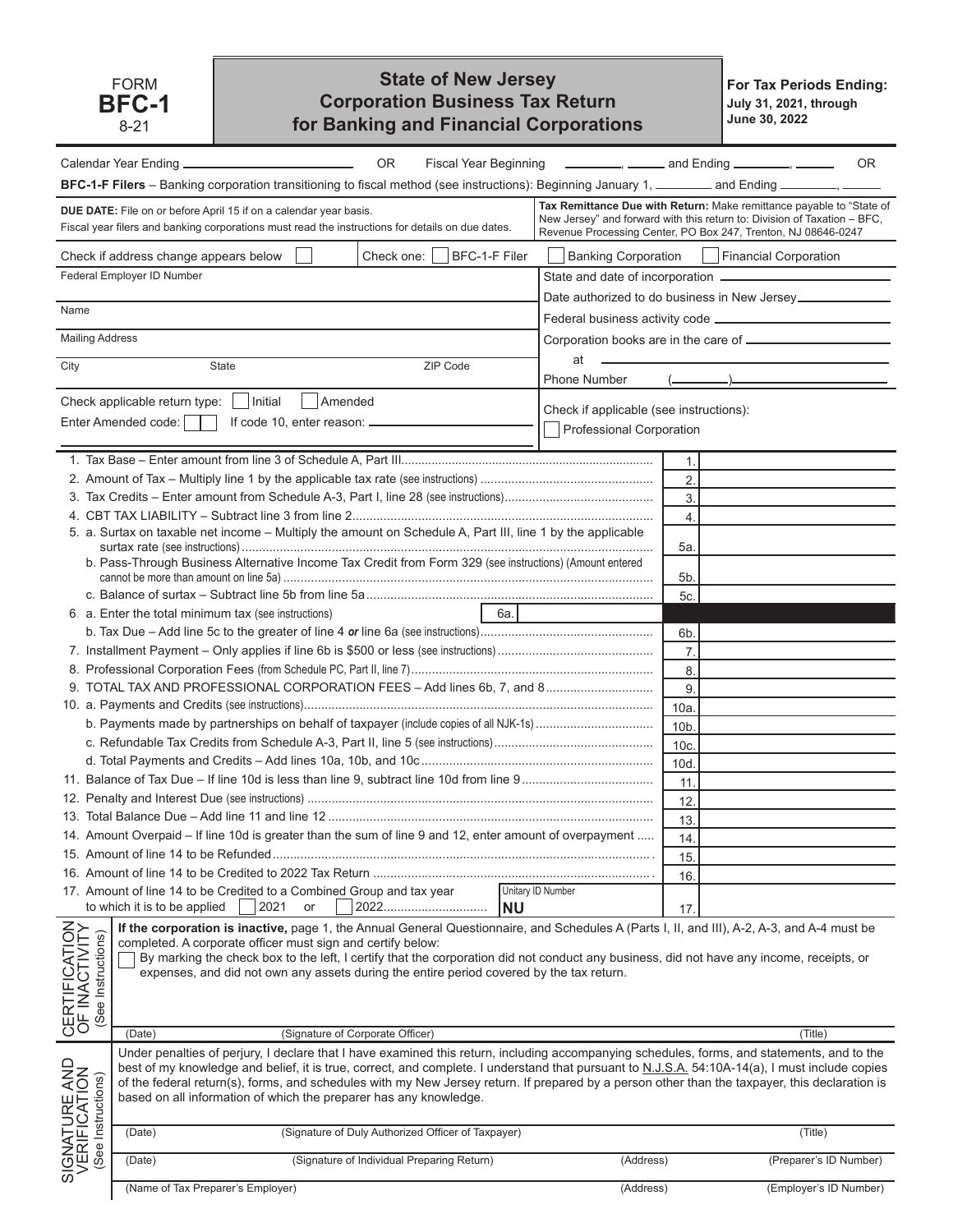| NAME AS SHOWN ON RETURN |  |
|-------------------------|--|
|-------------------------|--|

FEDERAL ID NUMBER

#### **ANNUAL GENERAL QUESTIONNAIRE (See Instructions)**

All taxpayers must answer the following questions. Riders must be provided where necessary.

- 1. Type of business Principal products handled
- 2. State the location of the actual seat of management or control of the corporation
- 3. Did one or more other corporations own beneficially, or control, a majority of the stock of taxpayer corporation or did the same interests own beneficially, or control, a majority of the stock of taxpayer corporation and of one or more other corporations?  $\Box$  Yes. Provide a rider indicating the name and FEIN of the controlled corporation, the name and FEIN of the controlling/parent corporation, and the percentage of stock owned or  $controlled. OR  $\Box$  No.$
- 4. These questions must be answered by corporations with a controlling interest in certain commercial property.

|                                                     | a. During the period covered by the return, did the taxpayer acquire or dispose of directly or indirectly a controlling interest in certain commercial |
|-----------------------------------------------------|--------------------------------------------------------------------------------------------------------------------------------------------------------|
| property?   Yes. Answer question 4b below. OR   No. |                                                                                                                                                        |

b. Was the CITT-1, *Controlling Interest Transfer Tax,* filed with the Division of Taxation?  $\gamma$ es. Provide a rider indicating the information and include a copy of the CITT-1 filed. OR  $\Box$  No. Provide a rider indicating the name and FEIN of the transferee, the name and FEIN of the transferor, and the assessed value of the property.

- 5. Does this corporation own any Qualified Subchapter S Subsidiaries (QSSS)? Yes. Provide a rider indicating the name, address, and FEIN of the subsidiary, whether the subsidiary made a New Jersey QSSS election, and whether the activities of the subsidiary are included in this return. OR No.
- 6. Did the taxpayer receive any deemed repatriation dividends reported under IRC § 965 from a subsidiary in the taxpayer's federal tax year 2017 or 2018 for which the taxpayer files a New Jersey 2017, 2018, or 2019 tax return? Wes. Provide a rider indicating the name and FEIN of the subsidiary, the amount of deemed repatriation dividends, and indicate on which New Jersey return the income was included.  $OR$   $\Box$  No.
- 7. If the taxpayer is a unitary subsidiary of a combined group filing a New Jersey combined return from which the taxpayer is excluded, did the taxpayer distribute dividends or deemed dividends in the current tax year? Similarly es. Provide a rider indicating the name and FEIN of the entity to which the dividends were paid (deemed), the amount of dividends, and unitary ID number of the combined group.  $OR \cap No$ .
- 8. Is the taxpayer an intangible holding company or is the taxpayer's income, directly or indirectly, from intangible property or related service activities that are deductible against the income of members of a combined group? | Yes. Provide a rider indicating the names and ID numbers of the combined group or the related members and detail the taxpayer's income that is deductible against their income.  $OR \cap No$ .
- 9. Is income from sources outside the United States included in taxable net income on Schedule A?

Yes No NA

If yes, provide a rider indicating such items of gross income, the source, the deductions, and the amount of foreign taxes paid. Enter on Schedule A, Part II, line 10, the difference between the net of such income and the amount of foreign taxes paid not previously deducted (include a rider).

- 10. Does the taxpayer have related parties or affiliates that file combined returns in New Jersey?  $\Box$  Yes. OR  $\Box$  No.
- 11. Does the taxpayer file as part of a group filing combined returns/reports in other states with corporations that either do not file New Jersey returns or file separate New Jersey returns?  $\vert$  Yes. OR  $\vert$  No.
- 12. Is the taxpayer part of a group that files a New Jersey combined return, but is excluded from the combined return?  $\Box$  Yes. Provide information below.  $OR$  | | No.

Name of the managerial member of the combined group:  $\equiv$ 

- 13. Has the taxpayer or the preparer completing this return on the taxpayer's behalf taken any uncertain tax positions when filing this return or their federal tax return?  $\Box$  Yes. Include a rider detailing the information. OR  $\Box$  No. For more information, see Financial Accounting Standards Board (FASB) Accounting Standards Codification (ASC) 740-10, formerly FASB Interpretation No. 48 (FIN 48).
- 14. Does the taxpayer own or lease real *or* tangible property:
	- a. In New Jersey?  $\Box$  Yes. OR  $\Box$  No.
	- b. Outside New Jersey?  $\Box$  Yes. Provide information below. OR  $\Box$  No. List the states, political subdivisions, and foreign nations (as applicable): .

|  |  | 15. What percentage of the taxpayer's worldwide property, real or tangible, is inside the United States? _ |  |
|--|--|------------------------------------------------------------------------------------------------------------|--|
|  |  |                                                                                                            |  |

- 16. Does the taxpayer have payroll:
	- a. In New Jersey? | Yes. OR  $\vert$  No.
	- b. Outside New Jersey?  $\Box$  Yes. Provide information below. OR  $\Box$  No.

List the states, political subdivisions, and foreign nations (as applicable):

17. What percentage of the taxpayer's worldwide payroll is inside the United States? <sub>-</sub>

18. Is 20% or more of either or both the taxpayer's property and payroll inside the United States? **Yes.** OR No.

19. Does the taxpayer own a disregarded entity or utilize a disregarded entity of a related party? Tes. Include a rider with the entity's name and tax ID number.  $OR$  | No.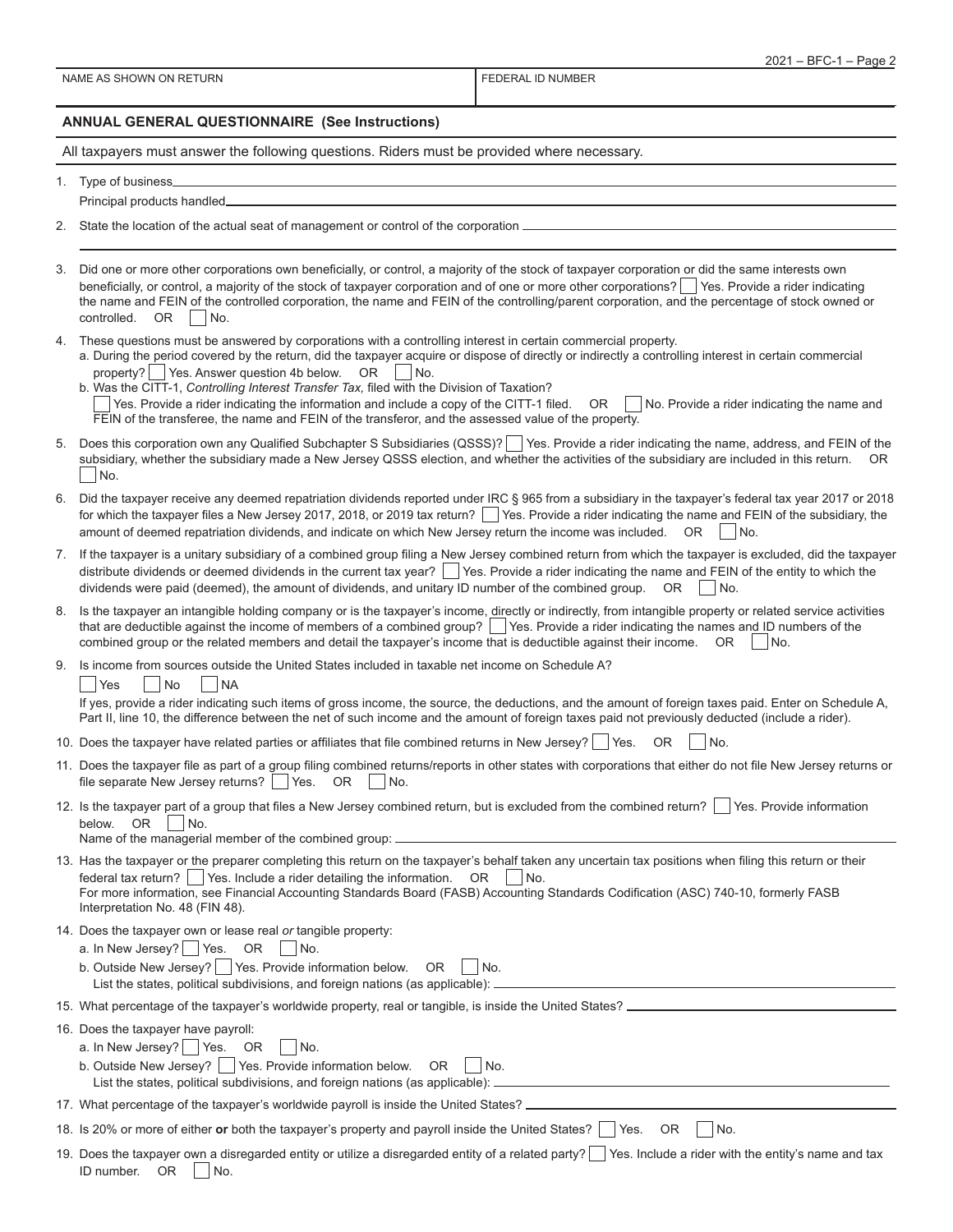$\overline{\phantom{0}}$ 

# Schedule A **CALCULATION OF NEW JERSEY TAXABLE NET INCOME (SEE INSTRUCTIONS) EVERY CORPORATION MUST COMPLETE PARTS I, II, AND III OF THIS SCHEDULE**

## **PART I – COMPUTATION OF ENTIRE NET INCOME** (All data must match the federal pro forma or federal return, whichever is applicable.)

|     | <b>Income</b>                                                                                                                                                                                                      |     |  |
|-----|--------------------------------------------------------------------------------------------------------------------------------------------------------------------------------------------------------------------|-----|--|
|     |                                                                                                                                                                                                                    | 1а. |  |
|     |                                                                                                                                                                                                                    | 1b. |  |
|     |                                                                                                                                                                                                                    | 1c. |  |
| 2.  |                                                                                                                                                                                                                    | 2.  |  |
| 3.  |                                                                                                                                                                                                                    | 3.  |  |
|     |                                                                                                                                                                                                                    | 4a. |  |
|     | b. Gross Foreign Derived Intangible Income (see instructions) (include copy of federal Form 8993)                                                                                                                  | 4b. |  |
|     | c. Gross Global Intangible Low-Taxed Income (see instructions) (include copy of federal Form 8992)                                                                                                                 | 4c. |  |
| 5.  |                                                                                                                                                                                                                    | 5.  |  |
| 6.  |                                                                                                                                                                                                                    | 6.  |  |
| 7.  |                                                                                                                                                                                                                    | 7.  |  |
|     |                                                                                                                                                                                                                    | 8.  |  |
| 9.  |                                                                                                                                                                                                                    | 9.  |  |
| 10  |                                                                                                                                                                                                                    | 10. |  |
|     |                                                                                                                                                                                                                    | 11. |  |
|     | <b>Deductions</b>                                                                                                                                                                                                  |     |  |
|     |                                                                                                                                                                                                                    | 12. |  |
|     |                                                                                                                                                                                                                    | 13. |  |
| 14. |                                                                                                                                                                                                                    | 14. |  |
| 15. |                                                                                                                                                                                                                    | 15. |  |
| 16. |                                                                                                                                                                                                                    | 16. |  |
| 17. |                                                                                                                                                                                                                    | 17. |  |
| 18. |                                                                                                                                                                                                                    | 18. |  |
|     |                                                                                                                                                                                                                    | 19. |  |
|     | 20. Depreciation (from federal Form 4562, include a copy) less depreciation claimed elsewhere on return                                                                                                            | 20. |  |
|     |                                                                                                                                                                                                                    | 21. |  |
|     |                                                                                                                                                                                                                    | 22. |  |
|     |                                                                                                                                                                                                                    | 23. |  |
| 24. |                                                                                                                                                                                                                    | 24. |  |
| 25. |                                                                                                                                                                                                                    | 25. |  |
|     |                                                                                                                                                                                                                    | 26. |  |
|     |                                                                                                                                                                                                                    | 27. |  |
|     | 28. Taxable income before federal net operating loss deductions and federal special deductions -<br>Subtract line 27 from line 11 (Must agree with line 28, page 1 of the Unconsolidated federal Form 1120, or the | 28. |  |
|     |                                                                                                                                                                                                                    |     |  |
|     | PART II - NEW JERSEY MODIFICATIONS TO ENTIRE NET INCOME                                                                                                                                                            |     |  |
|     | 1. Taxable income/(loss) before federal net operating loss deductions and special deductions (from                                                                                                                 | 1.  |  |
|     | <b>Additions</b>                                                                                                                                                                                                   |     |  |
| 2.  |                                                                                                                                                                                                                    | 2.  |  |
| 3.  |                                                                                                                                                                                                                    | 3.  |  |
| 4.  | Interest on federal, state, municipal, and other obligations not included in line 1 (see instructions)                                                                                                             | 4.  |  |
| 5.  |                                                                                                                                                                                                                    | 5.  |  |
| 6.  |                                                                                                                                                                                                                    | 6.  |  |
| 7.  |                                                                                                                                                                                                                    | 7.  |  |
| 8.  |                                                                                                                                                                                                                    | 8.  |  |
| 9.  |                                                                                                                                                                                                                    | 9.  |  |
|     |                                                                                                                                                                                                                    | 10. |  |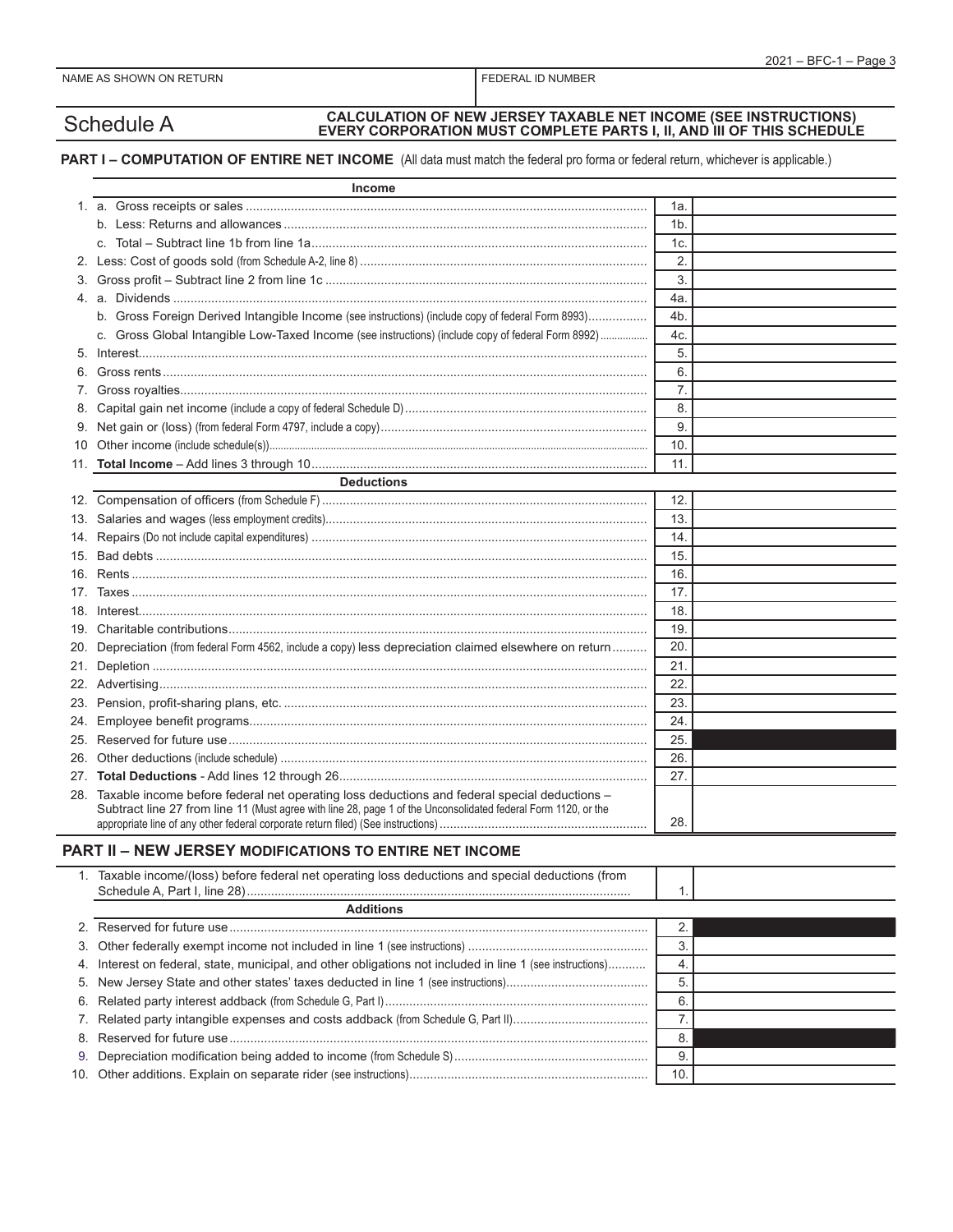|          | <b>CALCULATION OF NEW JERSEY TAXABLE NET INCOME (SEE INSTRUCTIONS)</b><br><b>Schedule A</b><br>EVERY CORPORATION MUST COMPLETE PARTS I, II, AND III OF THIS SCHEDULE                                                                                           |                |
|----------|----------------------------------------------------------------------------------------------------------------------------------------------------------------------------------------------------------------------------------------------------------------|----------------|
|          | <b>Deductions</b>                                                                                                                                                                                                                                              | 11.            |
| 12.      |                                                                                                                                                                                                                                                                | 12.            |
| 13.      |                                                                                                                                                                                                                                                                | 13.            |
|          | 14. a. Enter the I.R.C. § 250(a) deduction amount allowed federally for GILTI if GILTI is included on                                                                                                                                                          |                |
|          |                                                                                                                                                                                                                                                                | 14a.           |
|          | b. Enter the I.R.C. § 250(a) deduction amount allowed federally for FDII if FDII is included on line 1                                                                                                                                                         | 14b.           |
|          | c. Net GILTI previously taxed by New Jersey not deducted or excluded elsewhere                                                                                                                                                                                 | 14c.           |
|          | 15. I.R.C. § 78 Gross-up included in line 1 (do not include dividends that were excluded/deducted elsewhere)                                                                                                                                                   | 15.            |
| 16.      |                                                                                                                                                                                                                                                                | 16.            |
| 17.      |                                                                                                                                                                                                                                                                | 17a.           |
|          |                                                                                                                                                                                                                                                                | 17b.           |
| 18.      |                                                                                                                                                                                                                                                                | 18.            |
| 19.      |                                                                                                                                                                                                                                                                | 19.            |
|          | <b>Taxable Net Income/(Loss) Calculation</b>                                                                                                                                                                                                                   |                |
| 20.      |                                                                                                                                                                                                                                                                | 20.            |
| 21.      | Allocation factor from Schedule J (if all receipts were derived from only New Jersey sources, enter 1.000000)                                                                                                                                                  | 21.            |
|          | 22. Allocated entire net income/(loss) before net operating loss deductions and dividend exclusion –                                                                                                                                                           | 22.            |
|          | 23. Prior year net operating loss (PNOL) deduction (from Form 500, Section A) (Amount entered cannot be more                                                                                                                                                   | 23.            |
|          | 24. Allocated entire net income before post allocation net operating loss deduction - Subtract line 23                                                                                                                                                         | 24.            |
| 25.      | Post allocation net operating loss (NOL) deduction (from Form 500, Section B) (Amount entered cannot be                                                                                                                                                        | 25.            |
| 26.      | Allocated entire net income before allocated dividend exclusion - Subtract line 25 from line 24 (If                                                                                                                                                            | 26.            |
|          |                                                                                                                                                                                                                                                                | 27.            |
| 28.      |                                                                                                                                                                                                                                                                | 28.            |
| 29.      | Taxable net income subtotal before I.B.F. exclusion - Subtract line 27 from line 26                                                                                                                                                                            | 29.            |
| 30.      |                                                                                                                                                                                                                                                                |                |
|          |                                                                                                                                                                                                                                                                | 31.            |
|          |                                                                                                                                                                                                                                                                | 32.            |
|          | Did the taxpayer have any discharge of indebtedness excluded from federal taxable income<br>in the current tax year pursuant to subparagraph (A), (B), or (C) of paragraph (1) of<br>subsection (a) of IRC § 108 Yes. See instructions for Form 500. OR<br>No. |                |
|          | PART III - COMPUTATION OF NEW JERSEY TAX BASE                                                                                                                                                                                                                  |                |
|          |                                                                                                                                                                                                                                                                | $\mathbf{1}$ . |
|          |                                                                                                                                                                                                                                                                | 2a.            |
|          |                                                                                                                                                                                                                                                                | 2b.            |
| 3.       | Tax Base - Add line 1 to line 2a or 2b, if applicable. Enter total here and on line 1, page 1                                                                                                                                                                  | 3.             |
|          | COST OF GOODS SOLD (See Instructions) All data must match amounts reported on federal<br><b>Schedule A-2</b><br>Form 1125-A of the federal pro forma or federal return, whichever is applicable.                                                               |                |
| 1.       | 1.                                                                                                                                                                                                                                                             |                |
| 2.       | 2.                                                                                                                                                                                                                                                             |                |
| 3.       | 3.                                                                                                                                                                                                                                                             |                |
| 4.       | 4.                                                                                                                                                                                                                                                             |                |
| 5.       | 5.                                                                                                                                                                                                                                                             |                |
| 6.<br>7. | 6.<br>7.                                                                                                                                                                                                                                                       |                |
| 8.       | Cost of goods sold - Subtract line 7 from line 6. Include here and on Schedule A, Part I,                                                                                                                                                                      |                |
|          | 8.                                                                                                                                                                                                                                                             |                |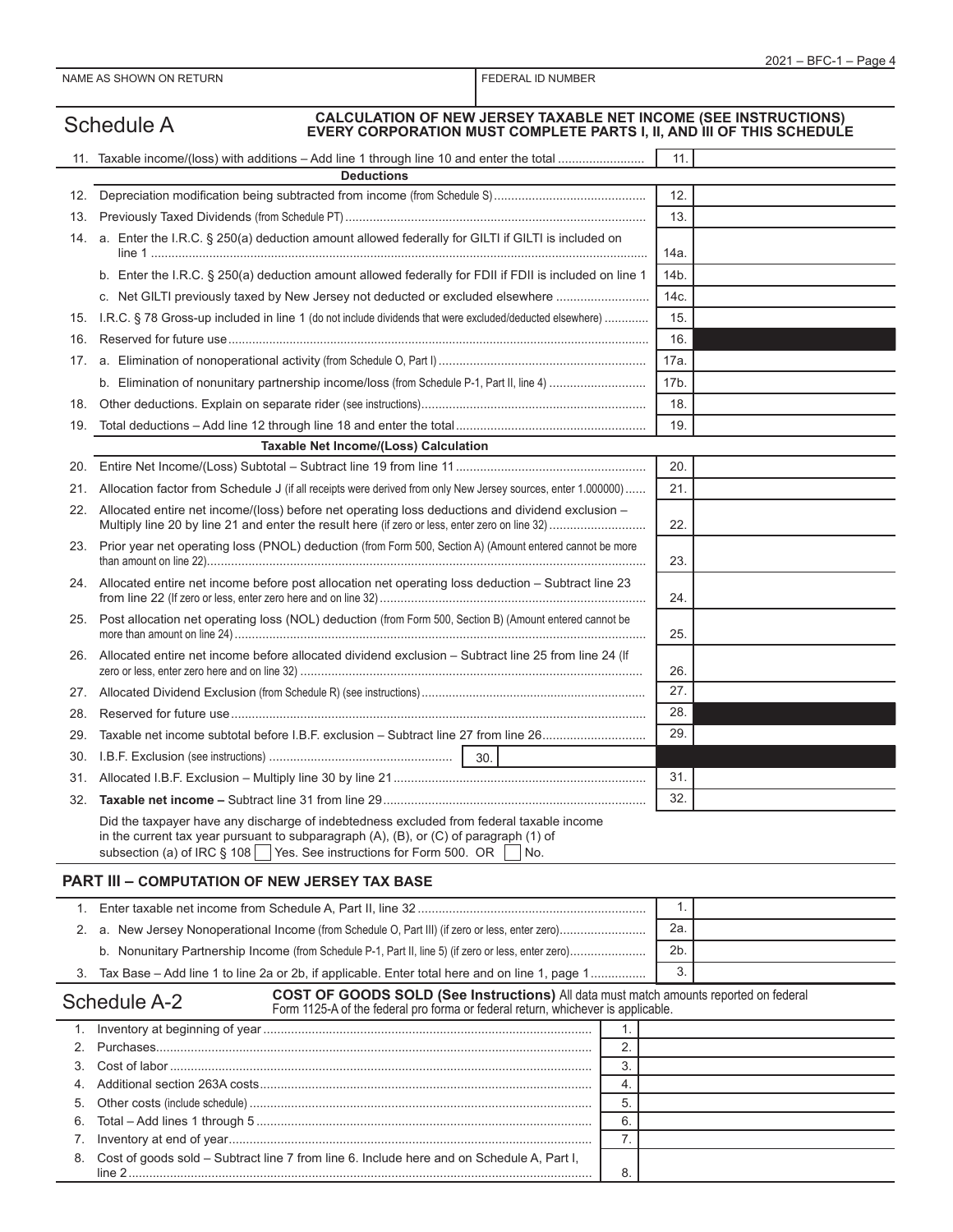|     | Schedule A-3                                                                                                                             | <b>SUMMARY OF TAX CREDITS (See Instructions)</b>                                                                                     |     |  |  |
|-----|------------------------------------------------------------------------------------------------------------------------------------------|--------------------------------------------------------------------------------------------------------------------------------------|-----|--|--|
|     | <b>PART I-Tax Credits Used Against Liability</b>                                                                                         |                                                                                                                                      |     |  |  |
| 1.  |                                                                                                                                          |                                                                                                                                      | 1.  |  |  |
| 2.  |                                                                                                                                          |                                                                                                                                      | 2.  |  |  |
| 3.  |                                                                                                                                          |                                                                                                                                      | 3.  |  |  |
| 4.  | EITHER: a) Urban Enterprise Zone Employee Tax Credit from Form 300<br>b) Urban Enterprise Zone Investment Tax Credit from Form 301<br>0R |                                                                                                                                      | 4.  |  |  |
| 5.  |                                                                                                                                          |                                                                                                                                      | 5.  |  |  |
| 6.  | Manufacturing Equipment and Employment Investment Tax Credit from Form 305                                                               |                                                                                                                                      | 6.  |  |  |
| 7.  |                                                                                                                                          |                                                                                                                                      | 7.  |  |  |
| 8.  |                                                                                                                                          |                                                                                                                                      | 8.  |  |  |
| 9.  |                                                                                                                                          |                                                                                                                                      | 9.  |  |  |
| 10. |                                                                                                                                          |                                                                                                                                      | 10. |  |  |
| 11. |                                                                                                                                          |                                                                                                                                      | 11. |  |  |
| 12. |                                                                                                                                          |                                                                                                                                      | 12. |  |  |
| 13. |                                                                                                                                          |                                                                                                                                      | 13. |  |  |
| 14. |                                                                                                                                          |                                                                                                                                      | 14. |  |  |
| 15. |                                                                                                                                          | 15.                                                                                                                                  |     |  |  |
| 16. |                                                                                                                                          |                                                                                                                                      | 16. |  |  |
| 17. |                                                                                                                                          |                                                                                                                                      | 17. |  |  |
| 18. | Residential Economic Redevelopment and Growth Tax Credit from Form 323                                                                   |                                                                                                                                      | 18. |  |  |
| 19. |                                                                                                                                          |                                                                                                                                      | 19. |  |  |
| 20. |                                                                                                                                          |                                                                                                                                      | 20. |  |  |
| 21. |                                                                                                                                          |                                                                                                                                      | 21. |  |  |
| 22. | Tax Credit for Employers of Employees With Impairments from Form 328                                                                     |                                                                                                                                      | 22. |  |  |
| 23. | Pass-Through Business Alternative Income Tax Credit from Form 329                                                                        |                                                                                                                                      | 23. |  |  |
| 24. |                                                                                                                                          |                                                                                                                                      | 24. |  |  |
| 25. |                                                                                                                                          | 25.                                                                                                                                  |     |  |  |
| 26. |                                                                                                                                          |                                                                                                                                      | 26. |  |  |
| 27. |                                                                                                                                          |                                                                                                                                      | 27. |  |  |
| 28. | Total tax credits - Add lines 1 through 27. Enter here and on page 1, line 3                                                             |                                                                                                                                      | 28. |  |  |
|     | <b>PART II - Refundable Tax Credits</b>                                                                                                  |                                                                                                                                      |     |  |  |
|     | Refundable portion of New Jobs Investment Tax Credit from Form 304                                                                       |                                                                                                                                      | 1.  |  |  |
| 2.  |                                                                                                                                          |                                                                                                                                      | 2.  |  |  |
| 3.  | Refundable portion of Business Employment Incentive Program Tax Credit from Form 324                                                     |                                                                                                                                      | 3.  |  |  |
| 4.  |                                                                                                                                          |                                                                                                                                      | 4.  |  |  |
| 5.  | Total amount of tax credits to be refunded. Enter here and on page 1, line 10c                                                           |                                                                                                                                      | 5.  |  |  |
|     | <b>Schedule A-4</b>                                                                                                                      | <b>SUMMARY SCHEDULE (See Instructions)</b><br>All corporations must complete this schedule and submit it with their BFC-1 tax return |     |  |  |
|     | <b>PNOL Deduction and Carryover</b>                                                                                                      | <b>Net Operational Income Information</b>                                                                                            |     |  |  |

| <b>PNOL Deduction and Carryover</b><br>1. Form 500, Section A, line 5 minus line 7 |    | Net Operational Income Information<br>8. Schedule O, Part III, line 31 | 8   |  |
|------------------------------------------------------------------------------------|----|------------------------------------------------------------------------|-----|--|
| <b>NOL Deduction and Carryover</b><br>2. Form 500, Section B, line 6 minus line 8  | 2. | <b>Dividend Exclusion Information</b><br>9.                            | 9   |  |
| Interest and Intangible Costs and Expenses                                         | 3  |                                                                        | 10. |  |
|                                                                                    | 4. |                                                                        |     |  |
| Schedule J Information                                                             | 5  | <b>Schedule P Information</b><br>12. Schedule P, Part III, line 1      | 12  |  |
|                                                                                    | 6. | 13. Schedule P, Part III, line 2                                       | 13. |  |
|                                                                                    |    |                                                                        |     |  |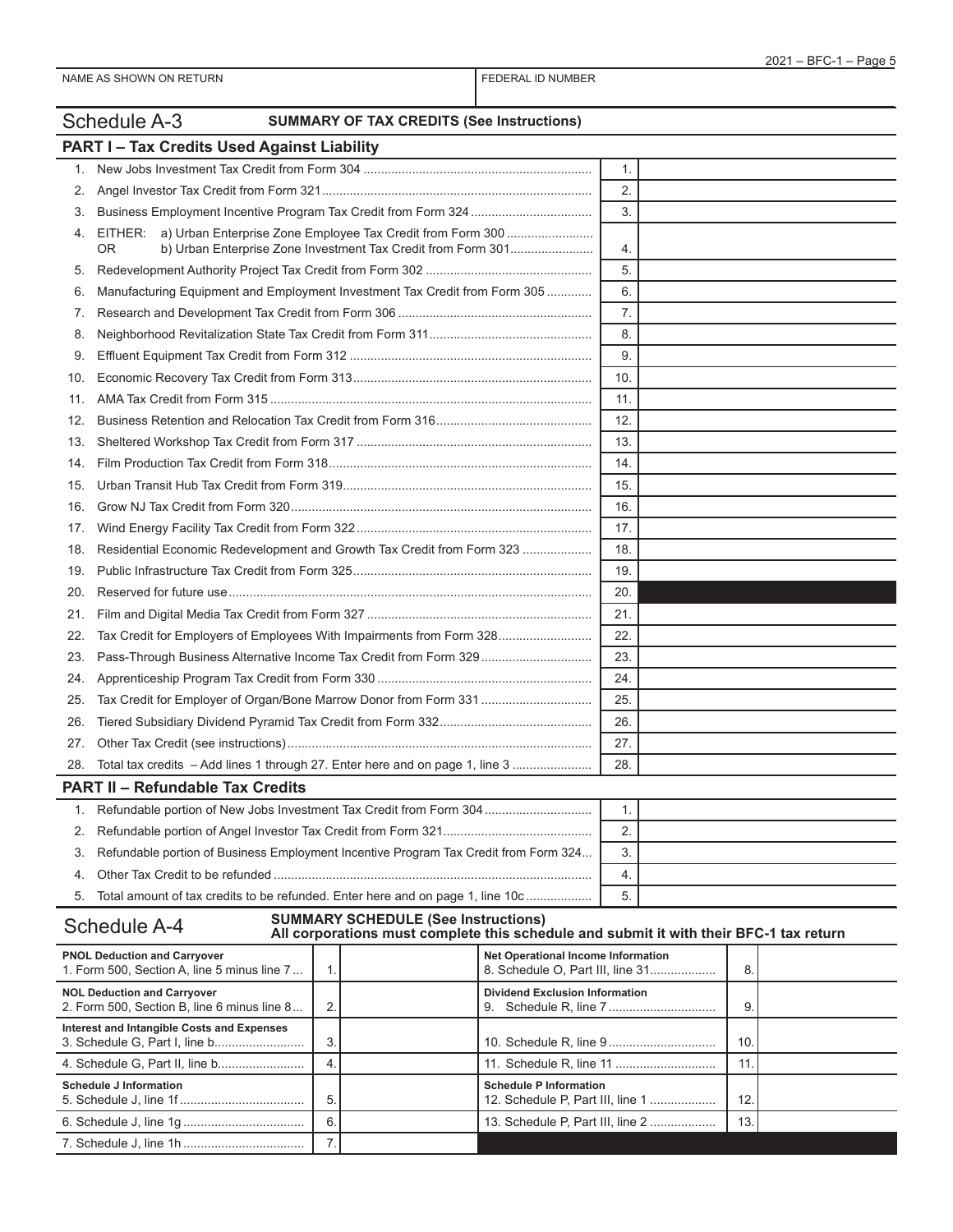## Schedule A-7 **GROSS INCOME TEST FOR FINANCIAL BUSINESSES (See Instruction) Qualifying financial businesses must file this form along with their tax return (Form BFC-1)**

This form is used to determine whether a corporation qualifies as a Financial Business Corporation. For the purpose of making this computation, column 1 shall be the sum of the amounts reported on line 1 and lines 4 through 10 of Part I of Schedule A on Form CBT-100 or BFC-1, adjusted for interest on federal, State, municipal and other obligations not included on line 5 of Part I of Schedule A and the dividend exclusion. Column 2 is the gross income included in column 1 that was derived from the following financial activities:

- 1. Discounting and negotiating promissory notes, drafts, bills of exchange, and other evidences of debt;
- Buying and selling exchange;
- 3. Making of or dealing in secured or unsecured loans and discounts;
- 4. Dealing in securities or shares of corporate stock by purchasing and selling such securities and stock without recourse, solely upon the order and for the account of customers;
- 5. Investing and reinvesting in marketable obligations evidencing indebtedness of any person, co-partnership, association, or corporation in the form of bonds, notes, or debentures commonly known as investment securities; or
- 6. Dealing in or underwriting obligations of the United States, any state or any political subdivision thereof, or of a corporate instrumentality of any of them.

7. Certain leasing transactions that approximate secured loans by meeting each of the following requirements:

- i. Lessor must look primarily to the creditworthiness of the lessee in order to recover its investment.
- ii. Lessor may not rely on repetitious leasing of the same property.
- iii. The lease must be a net lease.
- iv. The lessor must recover its full investment plus its cost of financing through the rental payments, tax benefits, and the residual value of the property.

See N.J.A.C. 18:7-1.16(b) for additional information regarding leasing transactions.

#### **Section A**

|                  | From the Corresponding lines in Part I of Schedule A of the CBT-100 or BFC-1                                 | Column <sub>1</sub><br>Gross Income<br>Overall | Column <sub>2</sub><br>Gross Income<br><b>Financial Activities</b> |
|------------------|--------------------------------------------------------------------------------------------------------------|------------------------------------------------|--------------------------------------------------------------------|
| Line 1           | Gross receipts                                                                                               |                                                |                                                                    |
| Line 4a          | <b>Dividends</b>                                                                                             |                                                |                                                                    |
| Line 4b          | Foreign Derived Intangible Income                                                                            |                                                |                                                                    |
| Line 4c          | Global Intangible Low-Taxed Income                                                                           |                                                |                                                                    |
| Line 5           | Interest                                                                                                     |                                                |                                                                    |
| Line 6           | Gross rents                                                                                                  |                                                |                                                                    |
| Line 7           | Gross royalties                                                                                              |                                                |                                                                    |
| Line 8           | Capital gain net income                                                                                      |                                                |                                                                    |
| Line 9           | Net gain or loss from federal Form 4797                                                                      |                                                |                                                                    |
| Line 10          | Other income                                                                                                 |                                                |                                                                    |
| <b>Section B</b> |                                                                                                              |                                                |                                                                    |
| Line 11          | TOTAL - Add lines 1 through 10 in Section A                                                                  |                                                |                                                                    |
| Line 12          | Interest on federal, State, municipal and other obligations not included in line 28,<br>Part I of Schedule A |                                                |                                                                    |
| Line 13          | Subtotal - Add lines 11 and 12                                                                               |                                                |                                                                    |
| Line 14          | Allocation factor from Schedule J                                                                            |                                                |                                                                    |
| Line 15          | Allocated Subtotal - Multiply line 13 by the allocation factor on line 14                                    |                                                |                                                                    |
| Line 16          | Allocated dividend exclusion from Schedule R                                                                 |                                                |                                                                    |
| Line 17          | Subtotal - Subtract line 16 from line 15                                                                     |                                                |                                                                    |
| Line 18          | Reserved for future use                                                                                      |                                                |                                                                    |
| Line 19          | <b>GROSS INCOME</b> – Enter amount from line 17                                                              |                                                |                                                                    |

Divide the gross income from column 2 by the gross income from column 1 and enter the result **express the struck of the struck**  $\%$ 

If the resulting percentage **is less than 75%,** the corporation **does not qualify** as a Financial Business and **must file** a Corporation Business Tax Return, **Form CBT-100.**

If the resulting percentage **is 75% or more,** the corporation qualifies as a Financial Business and **must file** a Corporation Business Tax Return for Banking and Financial Corporations, **Form BFC-1**, and complete Schedule L, apportioning the financial business in New Jersey consistent with N.J.S.A. 54:10A-38 (section 38 of the Corporation Business Tax Act).

This schedule must be attached to the BFC-1 filed by the taxpayer.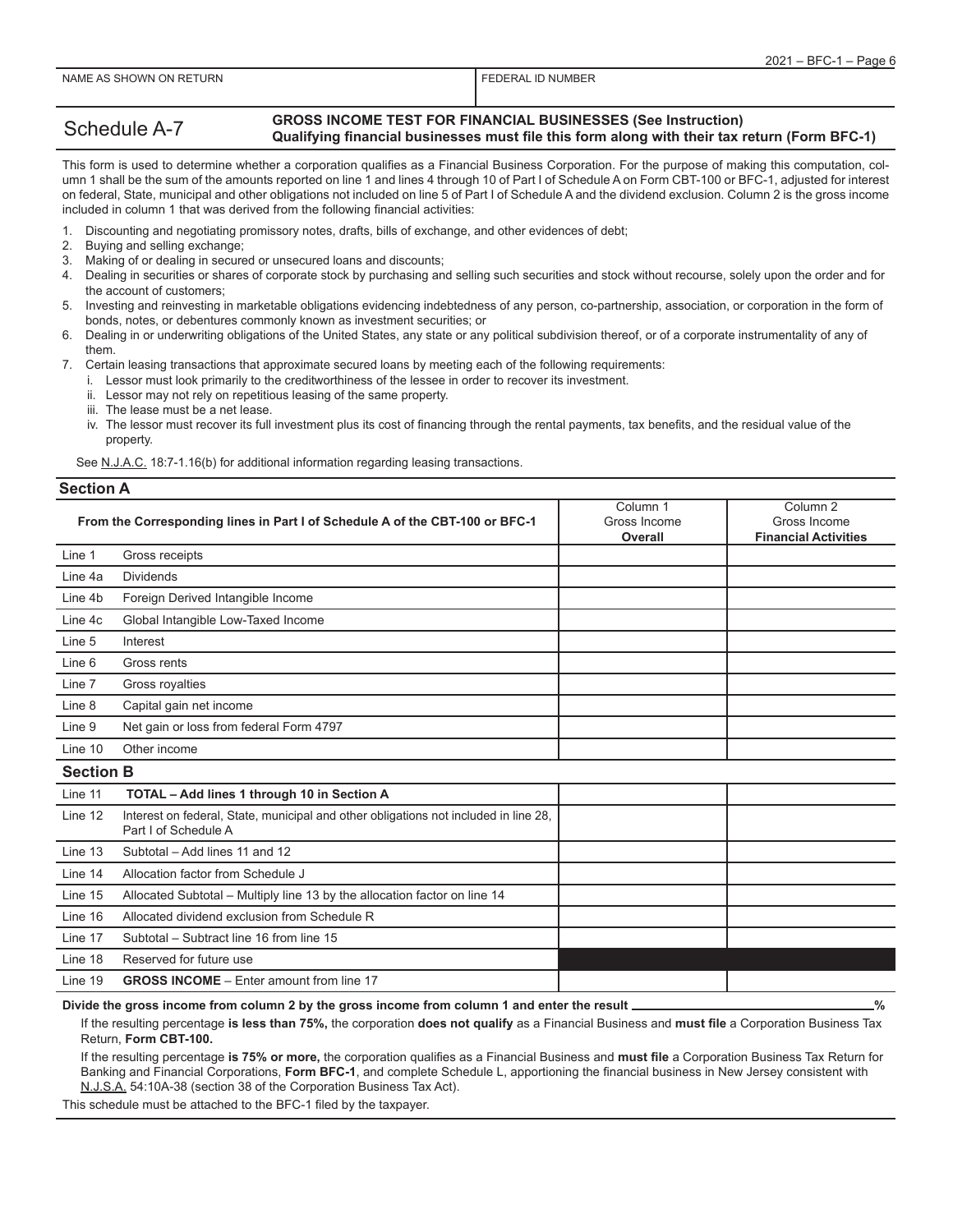|                                                                                                                                                                            |                                                                                     |                          |                   |                                    |                         |                                            | $2021 - BFC-1 - Page 7$                                                                                                      |
|----------------------------------------------------------------------------------------------------------------------------------------------------------------------------|-------------------------------------------------------------------------------------|--------------------------|-------------------|------------------------------------|-------------------------|--------------------------------------------|------------------------------------------------------------------------------------------------------------------------------|
| NAME AS SHOWN ON RETURN                                                                                                                                                    |                                                                                     |                          | FEDERAL ID NUMBER |                                    |                         |                                            |                                                                                                                              |
|                                                                                                                                                                            |                                                                                     |                          |                   |                                    |                         |                                            |                                                                                                                              |
| <b>Schedule F</b>                                                                                                                                                          | <b>CORPORATE OFFICERS - GENERAL INFORMATION AND COMPENSATION (See Instructions)</b> |                          |                   |                                    |                         |                                            | Data must match amounts reported on federal Form 1125-E of the federal pro forma or federal return, whichever is applicable. |
|                                                                                                                                                                            |                                                                                     |                          |                   | (4)                                |                         | (5)                                        |                                                                                                                              |
| (1)                                                                                                                                                                        | (2)                                                                                 | (3)<br>Title             |                   | Dates Employed<br>in this position |                         | Percentage of Corpora-<br>tion Stock Owned | (6)                                                                                                                          |
| Name and Current Address of Officer                                                                                                                                        | Social Security Number                                                              |                          |                   |                                    |                         |                                            | Amount of Compensation                                                                                                       |
|                                                                                                                                                                            |                                                                                     |                          | From              | To                                 | Common                  | Preferred                                  |                                                                                                                              |
|                                                                                                                                                                            |                                                                                     |                          |                   |                                    |                         |                                            |                                                                                                                              |
|                                                                                                                                                                            |                                                                                     |                          |                   |                                    |                         |                                            |                                                                                                                              |
|                                                                                                                                                                            |                                                                                     |                          |                   |                                    |                         |                                            |                                                                                                                              |
|                                                                                                                                                                            |                                                                                     |                          |                   |                                    |                         |                                            |                                                                                                                              |
|                                                                                                                                                                            |                                                                                     |                          |                   |                                    |                         |                                            |                                                                                                                              |
|                                                                                                                                                                            |                                                                                     |                          |                   |                                    |                         |                                            |                                                                                                                              |
|                                                                                                                                                                            |                                                                                     |                          |                   |                                    |                         |                                            |                                                                                                                              |
|                                                                                                                                                                            |                                                                                     |                          |                   |                                    |                         |                                            |                                                                                                                              |
|                                                                                                                                                                            |                                                                                     |                          |                   |                                    |                         |                                            |                                                                                                                              |
| Schedule $G - Part I$                                                                                                                                                      | <b>INTEREST (See Instructions)</b>                                                  |                          |                   |                                    |                         |                                            |                                                                                                                              |
| 1. Was interest paid, accrued, or incurred to a related member(s) deducted from entire net income?                                                                         |                                                                                     |                          |                   |                                    |                         |                                            |                                                                                                                              |
| Yes. Fill out the following schedule.                                                                                                                                      | No.                                                                                 |                          |                   |                                    |                         |                                            |                                                                                                                              |
|                                                                                                                                                                            |                                                                                     |                          |                   |                                    |                         |                                            |                                                                                                                              |
| Name of Related Member<br>Federal ID Number<br>Relationship to Taxpayer                                                                                                    |                                                                                     |                          |                   | Amounts                            |                         |                                            |                                                                                                                              |
|                                                                                                                                                                            |                                                                                     |                          |                   |                                    |                         |                                            |                                                                                                                              |
|                                                                                                                                                                            |                                                                                     |                          |                   |                                    |                         |                                            |                                                                                                                              |
|                                                                                                                                                                            |                                                                                     |                          |                   |                                    |                         |                                            |                                                                                                                              |
|                                                                                                                                                                            |                                                                                     |                          |                   |                                    |                         |                                            |                                                                                                                              |
|                                                                                                                                                                            |                                                                                     |                          |                   |                                    |                         |                                            |                                                                                                                              |
|                                                                                                                                                                            |                                                                                     |                          |                   |                                    |                         |                                            |                                                                                                                              |
| c. Related Party Interest Expenses Disallowed for New Jersey Purposes (include here and on Schedule A,                                                                     |                                                                                     |                          |                   |                                    |                         |                                            |                                                                                                                              |
|                                                                                                                                                                            |                                                                                     |                          |                   |                                    |                         |                                            |                                                                                                                              |
| Schedule $G - Part II$                                                                                                                                                     | INTEREST EXPENSES AND COSTS AND INTANGIBLE EXPENSES AND COSTS (See Instr.)          |                          |                   |                                    |                         |                                            |                                                                                                                              |
| 1. Were intangible expenses and costs, including intangible interest expenses and costs, paid, accrued or incurred to related members, deducted<br>from entire net income? | Yes. Fill out the following schedule.                                               |                          | No.               |                                    |                         |                                            |                                                                                                                              |
|                                                                                                                                                                            |                                                                                     |                          |                   |                                    | Type of Intangible      |                                            |                                                                                                                              |
| Name of Related Member                                                                                                                                                     | Federal ID Number                                                                   | Relationship to Taxpayer |                   |                                    | <b>Expense Deducted</b> |                                            | Amounts                                                                                                                      |
|                                                                                                                                                                            |                                                                                     |                          |                   |                                    |                         |                                            |                                                                                                                              |
|                                                                                                                                                                            |                                                                                     |                          |                   |                                    |                         |                                            |                                                                                                                              |
|                                                                                                                                                                            |                                                                                     |                          |                   |                                    |                         |                                            |                                                                                                                              |
|                                                                                                                                                                            |                                                                                     |                          |                   |                                    |                         |                                            |                                                                                                                              |
|                                                                                                                                                                            |                                                                                     |                          |                   |                                    |                         |                                            |                                                                                                                              |

b. Subtract: Exceptions (see instructions) ............................................................................................................... ( )

c. Related Party Intangible Expenses and Costs addback (include here and on Schedule A, Part II, line 7) ....

**NOTE:** For tax years beginning on or after January 1, 2018, the treaty exceptions have been limited pursuant to P.L. 2018, c. 48. See Schedule G-2 instructions for more information.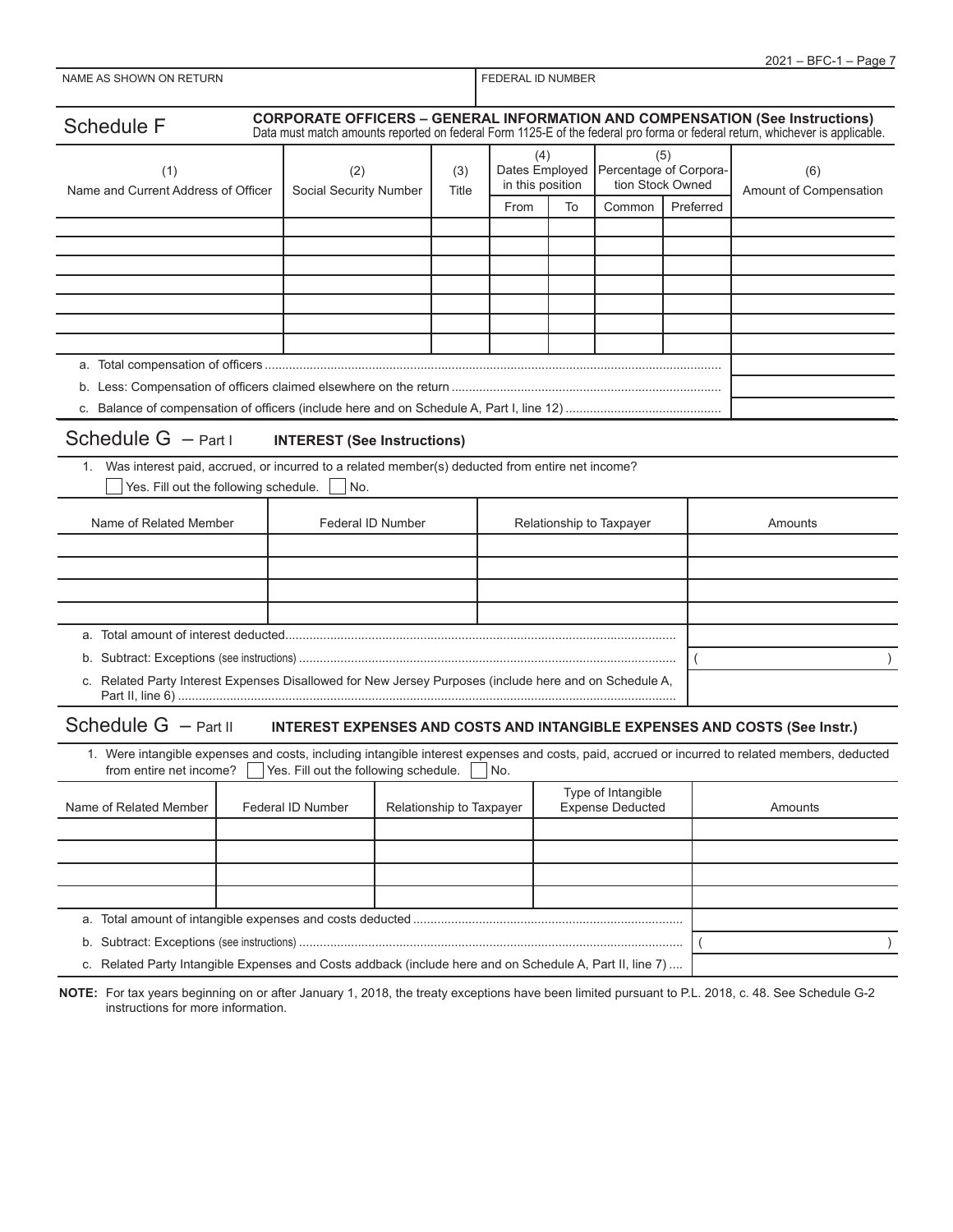| 2021 - BFC-1 - Page 8 |
|-----------------------|
|-----------------------|

| NAME AS SHOWN ON RETURN |
|-------------------------|
|-------------------------|

FEDERAL ID NUMBER

| Schedule H                                                                                                            | <b>TAXES (See Instructions)</b> | Include all taxes paid or accrued during the accounting period wherever deducted on Schedule A. |                 |                  |                                |              |
|-----------------------------------------------------------------------------------------------------------------------|---------------------------------|-------------------------------------------------------------------------------------------------|-----------------|------------------|--------------------------------|--------------|
|                                                                                                                       | (a)<br>Corporation<br>Franchise | (b)<br>Corporation<br>Business/                                                                 | (c)<br>Property | (d)<br>U.C.C. or | (e)<br>Other Taxes/            | (f)<br>Total |
|                                                                                                                       | <b>Business Taxes</b>           | Occupancy Taxes                                                                                 | Taxes           | Payroll Taxes    | Licenses<br>(include schedule) |              |
| 1. New Jersey Taxes                                                                                                   |                                 |                                                                                                 |                 |                  |                                |              |
| 2. Other States & U.S.<br>Possessions                                                                                 |                                 |                                                                                                 |                 |                  |                                |              |
| 3. City and Local Taxes                                                                                               |                                 |                                                                                                 |                 |                  |                                |              |
| 4. Taxes Paid to Foreign<br>Countries*                                                                                |                                 |                                                                                                 |                 |                  |                                |              |
| 5. Total                                                                                                              |                                 |                                                                                                 |                 |                  |                                |              |
| 6. Combine lines 5(a)<br>and $5(b)$                                                                                   |                                 |                                                                                                 |                 |                  |                                |              |
| 7. Sales & Use Taxes Paid<br>by a Utility Vendor                                                                      |                                 |                                                                                                 |                 |                  |                                |              |
| 8. Add lines 6 and 7                                                                                                  |                                 |                                                                                                 |                 |                  |                                |              |
| 9. Federal Taxes                                                                                                      |                                 |                                                                                                 |                 |                  |                                |              |
| 10. Total (Combine line 5<br>and line 9)                                                                              |                                 |                                                                                                 |                 |                  |                                |              |
| * Include on line 4 taxes paid or accrued to any foreign country, state, province, territory, or subdivision thereof. |                                 |                                                                                                 |                 |                  |                                |              |

## Schedule J **COMPUTATION OF ALLOCATION FACTOR (See Instructions)**

| All taxpayers, regardless of entire net income reported on Schedule A, Part II, line 20, Form BFC-1, must complete Schedule J.<br>For tax years ending on and after July 31, 2019, services are sourced based on market sourcing, not cost of performance. |  |    |                      |  |  |  |
|------------------------------------------------------------------------------------------------------------------------------------------------------------------------------------------------------------------------------------------------------------|--|----|----------------------|--|--|--|
| 1. Receipts:                                                                                                                                                                                                                                               |  |    | AMOUNTS (omit cents) |  |  |  |
| a. From sales of tangible personal property shipped to points within New Jersey                                                                                                                                                                            |  | a. |                      |  |  |  |
|                                                                                                                                                                                                                                                            |  | b. |                      |  |  |  |
|                                                                                                                                                                                                                                                            |  | c. |                      |  |  |  |
|                                                                                                                                                                                                                                                            |  | d. |                      |  |  |  |
|                                                                                                                                                                                                                                                            |  | е. |                      |  |  |  |
|                                                                                                                                                                                                                                                            |  |    |                      |  |  |  |
| . Total receipts from all sales, services, rentals, royalties, and other business transactions everywhere<br>q.                                                                                                                                            |  | g. |                      |  |  |  |
| h. Allocation Factor (Percentage in New Jersey (line 1f) divided by line 1g). Carry the fraction 6 decimal                                                                                                                                                 |  |    |                      |  |  |  |
| places. Do not express as a percent. Include here and on Schedule A, Part II, line 21                                                                                                                                                                      |  |    |                      |  |  |  |

**NOTE:** Include the GILTI and the receipts attributable to the FDII, net of the respective allowable IRC § 250(a) deductions, in the allocation factor. The net amount of GILTI (i.e., the GILTI reduced by the I.R.C. § 250(a) GILTI deduction) and the net FDII (i.e., the receipts attributable to the FDII reduced by the I.R.C. § 250(a) FDII deduction) amounts are included in the numerator (if applicable) and the denominator.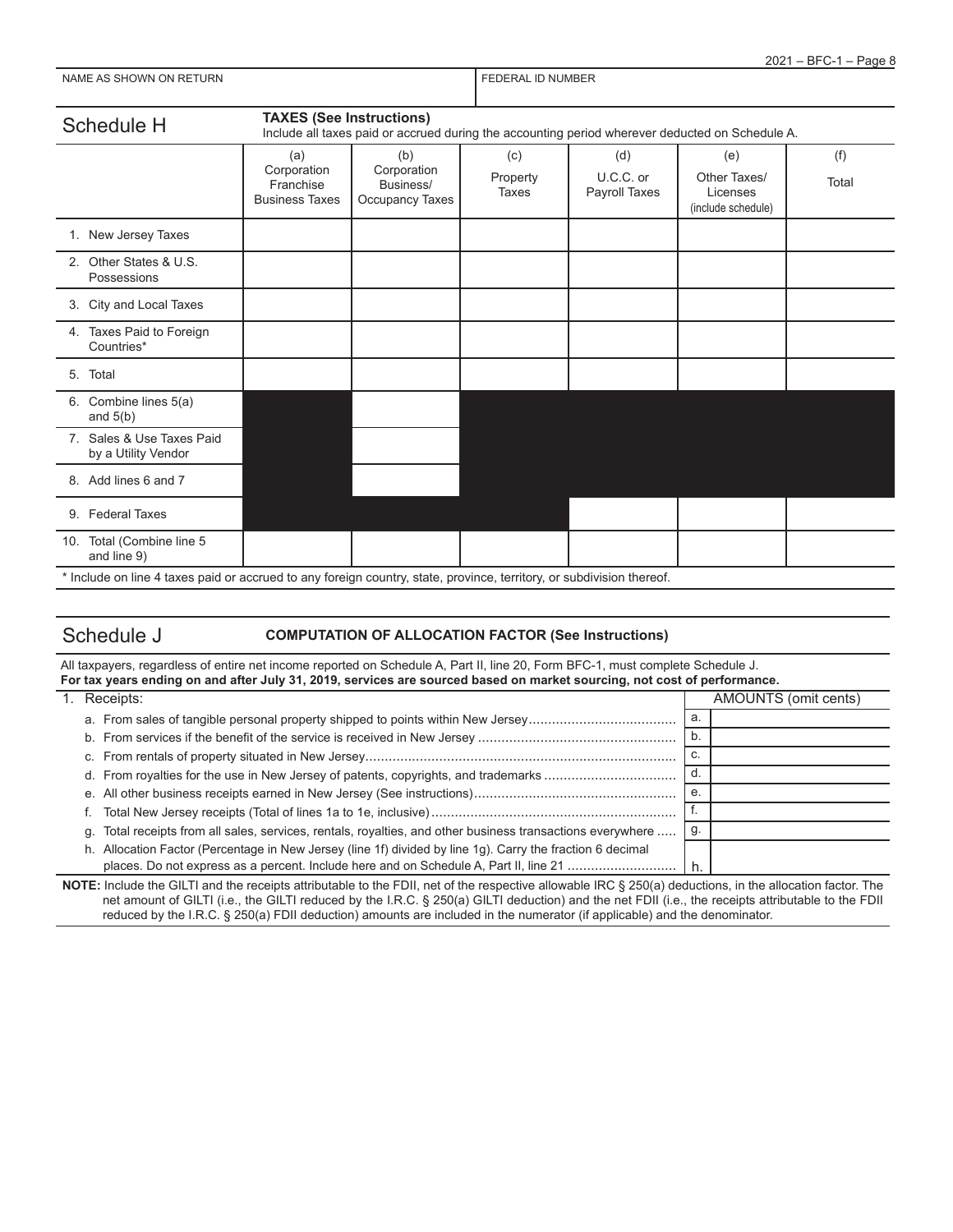## Schedule L **(See Instructions)**

|                  | Column I                       |                     | Column II                       | Column III  |  |
|------------------|--------------------------------|---------------------|---------------------------------|-------------|--|
|                  | Office Locations in New Jersey |                     |                                 |             |  |
| For Division Use | <b>Taxing District</b>         | County              | Deposit Balances<br>or Receipts | Percentages |  |
|                  |                                |                     |                                 |             |  |
|                  |                                |                     |                                 |             |  |
|                  |                                |                     |                                 |             |  |
|                  |                                |                     |                                 |             |  |
|                  |                                |                     |                                 |             |  |
|                  |                                |                     |                                 |             |  |
|                  |                                |                     |                                 |             |  |
|                  |                                |                     |                                 |             |  |
|                  |                                |                     |                                 |             |  |
|                  |                                |                     |                                 |             |  |
|                  |                                |                     |                                 |             |  |
|                  |                                |                     |                                 |             |  |
|                  |                                |                     |                                 |             |  |
|                  |                                |                     |                                 |             |  |
|                  |                                |                     |                                 |             |  |
|                  |                                |                     |                                 |             |  |
|                  |                                |                     |                                 |             |  |
|                  |                                |                     |                                 |             |  |
|                  |                                |                     |                                 |             |  |
|                  |                                |                     |                                 |             |  |
|                  |                                |                     |                                 |             |  |
|                  |                                | TOTALS <sup>S</sup> |                                 |             |  |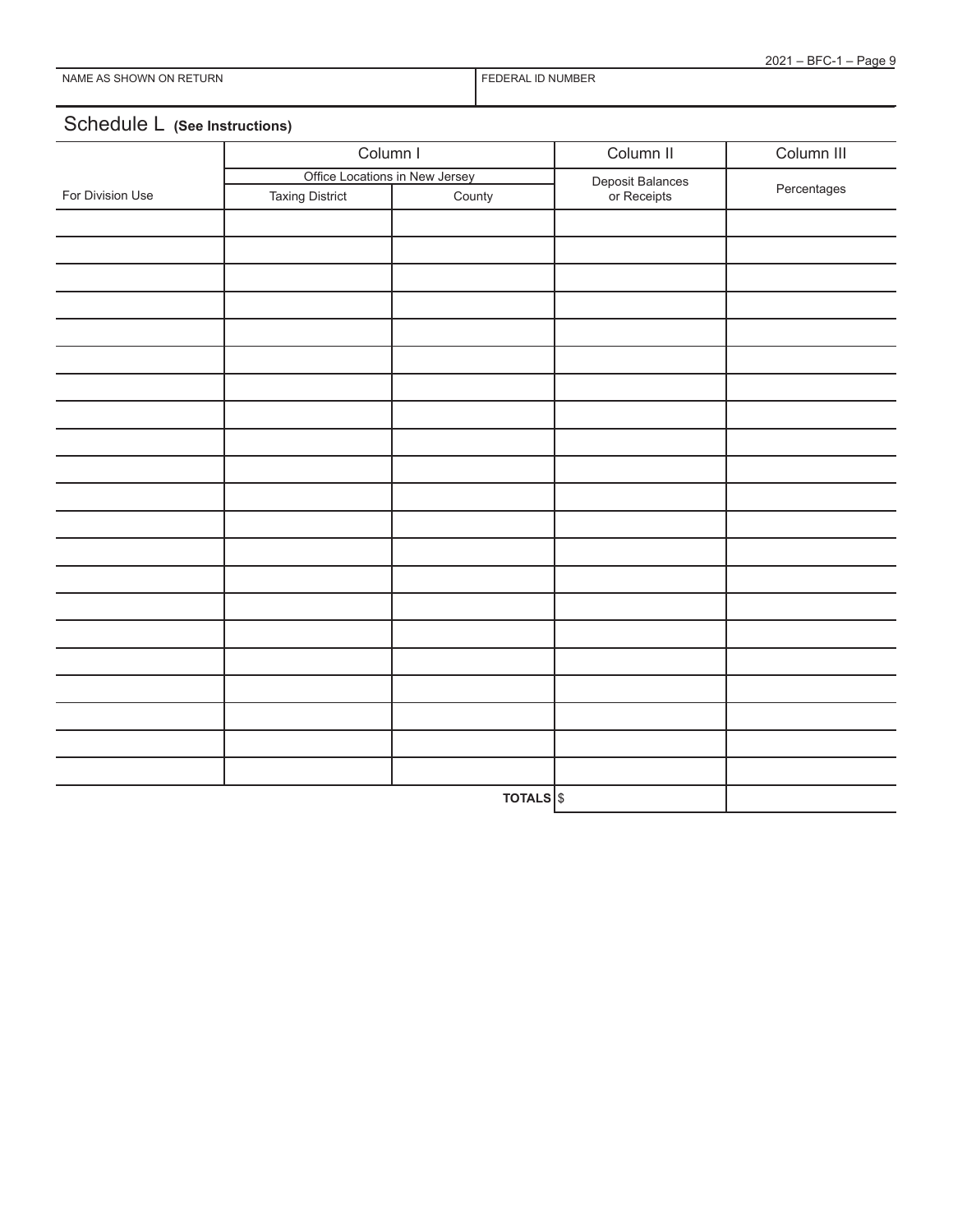Schedule P-1 **PARTNERSHIP INVESTMENT ANALYSIS (See Instructions)**

|                                               | Part I - Partnership Information                                                                                                            |                                      |  |                          |                                                                  |                    |                                     |                                                       |                |                         |                          |                    |                                                                                                                                                                                                                                             |
|-----------------------------------------------|---------------------------------------------------------------------------------------------------------------------------------------------|--------------------------------------|--|--------------------------|------------------------------------------------------------------|--------------------|-------------------------------------|-------------------------------------------------------|----------------|-------------------------|--------------------------|--------------------|---------------------------------------------------------------------------------------------------------------------------------------------------------------------------------------------------------------------------------------------|
| Partnership, LLC, or Other Entity Information |                                                                                                                                             | (2)<br>(3)<br>Date and<br>Percentage |  |                          | (4)                                                              |                    | (5)<br><b>Tax Accounting Method</b> |                                                       |                | (6)<br>New Jersey       | (7)<br>Tax Payments Made |                    |                                                                                                                                                                                                                                             |
|                                               | Name                                                                                                                                        | Federal ID Number                    |  | State where<br>Organized | οf<br>Ownership                                                  | Limited<br>Partner | General<br>Partner                  | Flow<br>Through                                       |                | Separate<br>Accounting* |                          | <b>Nexus</b><br>No | on Behalf of Taxpayer<br>by Partnerships                                                                                                                                                                                                    |
|                                               |                                                                                                                                             |                                      |  |                          |                                                                  |                    |                                     |                                                       |                |                         |                          |                    |                                                                                                                                                                                                                                             |
|                                               |                                                                                                                                             |                                      |  |                          |                                                                  |                    |                                     |                                                       |                |                         |                          |                    |                                                                                                                                                                                                                                             |
|                                               |                                                                                                                                             |                                      |  |                          |                                                                  |                    |                                     |                                                       |                |                         |                          |                    |                                                                                                                                                                                                                                             |
|                                               |                                                                                                                                             |                                      |  |                          |                                                                  |                    |                                     |                                                       |                |                         |                          |                    |                                                                                                                                                                                                                                             |
|                                               |                                                                                                                                             |                                      |  |                          |                                                                  |                    |                                     |                                                       |                |                         |                          |                    |                                                                                                                                                                                                                                             |
|                                               | *Taxpayers using a separate accounting method must complete Part II.                                                                        |                                      |  |                          |                                                                  |                    |                                     |                                                       |                |                         |                          |                    |                                                                                                                                                                                                                                             |
|                                               | Part II - Separate Accounting of Nonunitary Partnership Income                                                                              |                                      |  |                          |                                                                  |                    |                                     |                                                       |                |                         |                          |                    |                                                                                                                                                                                                                                             |
|                                               | (1)                                                                                                                                         |                                      |  | (2)                      |                                                                  |                    |                                     | (3)                                                   |                |                         |                          |                    | (4)                                                                                                                                                                                                                                         |
|                                               | Nonunitary Partnership's<br>Federal ID Number                                                                                               |                                      |  |                          | Distributive Share of Income/Loss<br>from Nonunitary Partnership |                    |                                     | Partnership's Allocation Factor<br>(See Instructions) |                |                         |                          |                    | Taxpayer's Share of Income<br>Allocated to New Jersey<br>(Multiply Column 2 by Column 3)                                                                                                                                                    |
| 1.                                            |                                                                                                                                             |                                      |  |                          |                                                                  |                    |                                     |                                                       |                |                         |                          |                    |                                                                                                                                                                                                                                             |
| 2.                                            |                                                                                                                                             |                                      |  |                          |                                                                  |                    |                                     |                                                       |                |                         |                          |                    |                                                                                                                                                                                                                                             |
| $\overline{3}$ .                              |                                                                                                                                             |                                      |  |                          |                                                                  |                    |                                     |                                                       |                |                         |                          |                    |                                                                                                                                                                                                                                             |
| 4.<br>5.                                      |                                                                                                                                             |                                      |  |                          |                                                                  |                    |                                     |                                                       |                |                         |                          |                    |                                                                                                                                                                                                                                             |
|                                               | If additional space is needed, include a rider.                                                                                             |                                      |  |                          |                                                                  |                    |                                     |                                                       |                |                         |                          |                    |                                                                                                                                                                                                                                             |
|                                               |                                                                                                                                             |                                      |  |                          |                                                                  |                    |                                     |                                                       |                |                         |                          |                    |                                                                                                                                                                                                                                             |
|                                               | <b>Schedule PC</b>                                                                                                                          |                                      |  |                          | PER CAPITA LICENSED PROFESSIONAL FEE (See Instructions)          |                    |                                     |                                                       |                |                         |                          |                    |                                                                                                                                                                                                                                             |
| 1.                                            | the United States, a state, or political subdivision thereof?                                                                               |                                      |  |                          |                                                                  |                    |                                     | Yes. This schedule must be included with the return.  |                |                         |                          | No.                | Is the corporation a Professional Corporation (PC) formed pursuant to N.J.S.A. 14A:17-1 et seq. or any similar law from a possession or territory of                                                                                        |
| 2.                                            | privilege period?                                                                                                                           | 2 or less, complete Part I.          |  |                          |                                                                  |                    |                                     |                                                       |                |                         |                          |                    | How many licensed professionals are owners, shareholders, and/or employees from this Professional Corporation (PC) as of the first day of the<br>More than 2, complete Part I and Part II (if additional space is needed, include a rider). |
|                                               | Part I - Provide the following information for each of the licensed professionals in the PC. Include a rider if additional space is needed. |                                      |  |                          |                                                                  |                    |                                     |                                                       |                |                         |                          |                    |                                                                                                                                                                                                                                             |
|                                               |                                                                                                                                             | Name                                 |  |                          |                                                                  | Address            |                                     |                                                       |                |                         |                          | <b>FID/SSN</b>     |                                                                                                                                                                                                                                             |
| 1.                                            |                                                                                                                                             |                                      |  |                          |                                                                  |                    |                                     |                                                       |                |                         |                          |                    |                                                                                                                                                                                                                                             |
| 2.                                            |                                                                                                                                             |                                      |  |                          |                                                                  |                    |                                     |                                                       |                |                         |                          |                    |                                                                                                                                                                                                                                             |
| 3.                                            |                                                                                                                                             |                                      |  |                          |                                                                  |                    |                                     |                                                       |                |                         |                          |                    |                                                                                                                                                                                                                                             |
| 4.                                            |                                                                                                                                             |                                      |  |                          |                                                                  |                    |                                     |                                                       |                |                         |                          |                    |                                                                                                                                                                                                                                             |
| 5.                                            |                                                                                                                                             |                                      |  |                          |                                                                  |                    |                                     |                                                       |                |                         |                          |                    |                                                                                                                                                                                                                                             |
|                                               | Part II - Complete only if there are more than 2 licensed professionals listed above.                                                       |                                      |  |                          |                                                                  |                    |                                     |                                                       |                |                         |                          |                    |                                                                                                                                                                                                                                             |
| 1.                                            | Enter number of resident and nonresident professionals with physical nexus with                                                             |                                      |  |                          |                                                                  |                    |                                     |                                                       | $\mathbf{1}$ . |                         |                          |                    |                                                                                                                                                                                                                                             |
|                                               | 2. Enter number of nonresident professionals without physical nexus with<br>2.                                                              |                                      |  |                          |                                                                  |                    |                                     |                                                       |                |                         |                          |                    |                                                                                                                                                                                                                                             |
| 3.                                            |                                                                                                                                             |                                      |  |                          |                                                                  |                    |                                     | 3.                                                    |                |                         |                          |                    |                                                                                                                                                                                                                                             |
|                                               | 4.                                                                                                                                          |                                      |  |                          |                                                                  | 4.                 |                                     |                                                       |                |                         |                          |                    |                                                                                                                                                                                                                                             |
| 5.                                            |                                                                                                                                             |                                      |  |                          |                                                                  |                    |                                     | 5.                                                    |                |                         |                          |                    |                                                                                                                                                                                                                                             |
| 6.                                            |                                                                                                                                             |                                      |  |                          |                                                                  |                    |                                     |                                                       | 6.             |                         |                          |                    | $\lambda$                                                                                                                                                                                                                                   |
| 7.                                            | Balance of Fee Due (line 5 minus line 6). If the result is zero or more, include the amount                                                 |                                      |  |                          |                                                                  |                    |                                     |                                                       | 7.             |                         |                          |                    |                                                                                                                                                                                                                                             |
| 8.                                            | Credit to next year's Professional Corporation Fee (if line 7 is less than zero, enter the                                                  |                                      |  |                          |                                                                  |                    |                                     |                                                       | 8.             |                         |                          |                    |                                                                                                                                                                                                                                             |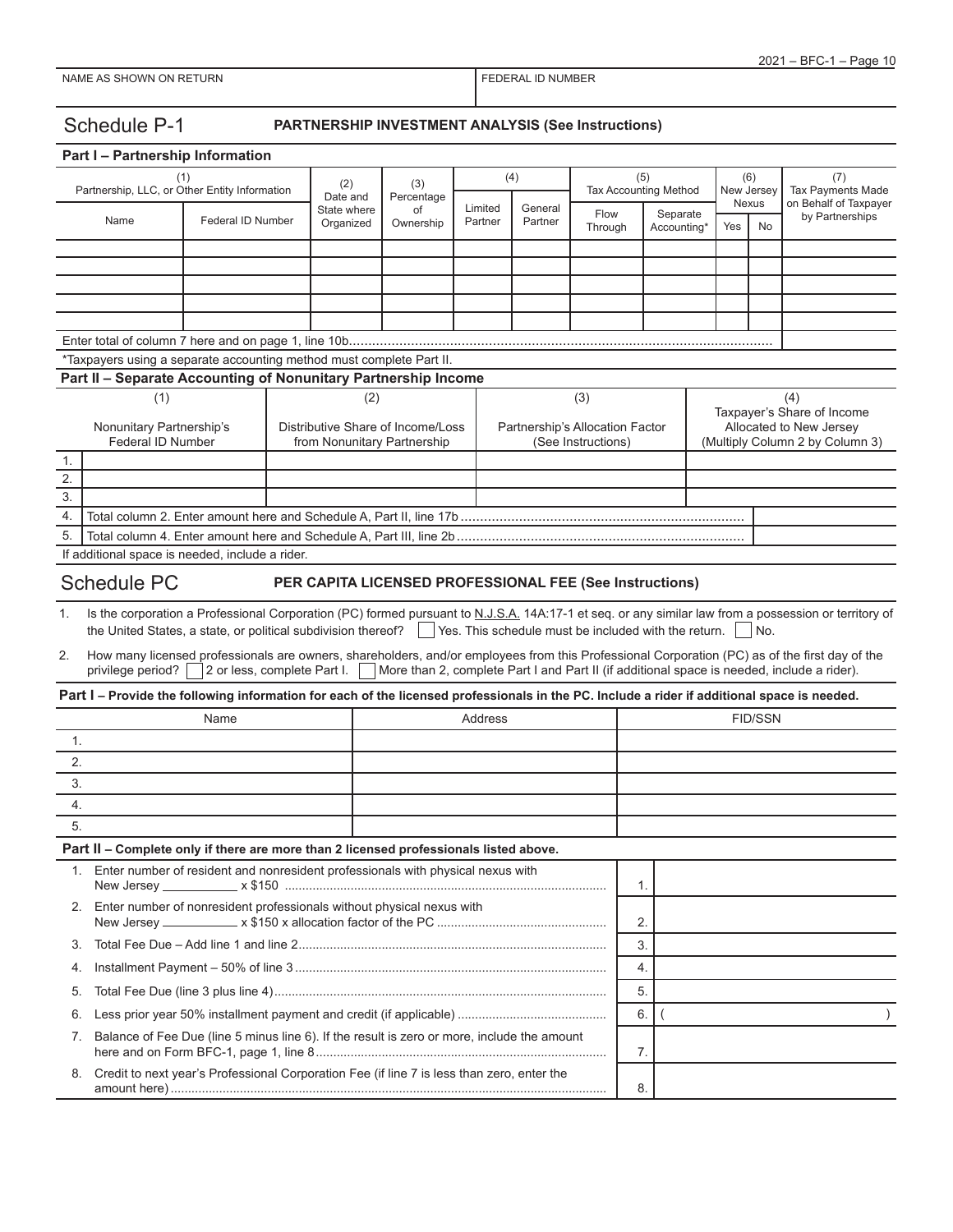FEDERAL ID NUMBER

## Schedule P **SUBSIDIARY INVESTMENT ANALYSIS (See Instructions)**

**NOTE:** Taxpayers must hold 80% of the combined voting power of all classes of stock entitled to vote and at least 80% of the total number of shares of all other classes of stock, except non-voting stock which is limited and preferred as to dividends, for each subsidiary. Do not include advances to subsidiaries in book value. **Do not include any previously taxed dividends.** Instead, report those amounts on Schedule PT.

| <b>DOMESTIC SUBSIDIARY</b><br><b>PART I</b>              |                |                               |                |                          |                                 |  |
|----------------------------------------------------------|----------------|-------------------------------|----------------|--------------------------|---------------------------------|--|
|                                                          | (1)<br>Name of | (2)<br>Percentage of Interest |                | (3)<br><b>Book Value</b> | (4)<br>Domestic Dividend Income |  |
| <b>Federal ID Number</b>                                 | Subsidiary     | (a) Voting                    | (b) Non-Voting |                          | (as reported on Schedule A)     |  |
|                                                          |                |                               |                |                          |                                 |  |
|                                                          |                |                               |                |                          |                                 |  |
|                                                          |                |                               |                |                          |                                 |  |
| Totals                                                   |                |                               |                |                          |                                 |  |
| <b>FOREIGN SUBSIDIARY</b><br><b>PART II</b>              |                |                               |                |                          |                                 |  |
|                                                          | (1)<br>Name of | (2)<br>Percentage of Interest |                | (3)<br><b>Book Value</b> | (4)<br>Foreign Dividend Income  |  |
| <b>Federal ID Number</b>                                 | Subsidiary     | (a) Voting                    | (b) Non-Voting |                          | (as reported on Schedule A)     |  |
|                                                          |                |                               |                |                          |                                 |  |
|                                                          |                |                               |                |                          |                                 |  |
|                                                          |                |                               |                |                          |                                 |  |
|                                                          |                |                               |                |                          |                                 |  |
| Totals                                                   |                |                               |                |                          |                                 |  |
| PART III TOTAL OF 80% OR MORE OWNED SUBSIDIARY DIVIDENDS |                |                               |                |                          |                                 |  |
|                                                          | $\mathbf{1}$ . |                               |                |                          |                                 |  |
|                                                          | 2.             |                               |                |                          |                                 |  |
|                                                          |                |                               |                |                          | 3.                              |  |

## Schedule R **DIVIDEND EXCLUSION (See Instructions)**

|                                                                                                                  | 6  |  |
|------------------------------------------------------------------------------------------------------------------|----|--|
| 7. Dividend income from investments where taxpayer owns less than 50% of voting                                  |    |  |
|                                                                                                                  | 8  |  |
|                                                                                                                  |    |  |
|                                                                                                                  | 10 |  |
|                                                                                                                  | 11 |  |
| 12. Allocation factor from current Schedule J (if all receipts are derived from only NJ sources, enter 1.000000) | 12 |  |
| 13. ALLOCATED DIVIDEND EXCLUSION: Multiply line 11 by line 12 (include here and on Schedule A, Part II, line 27) | 13 |  |
|                                                                                                                  |    |  |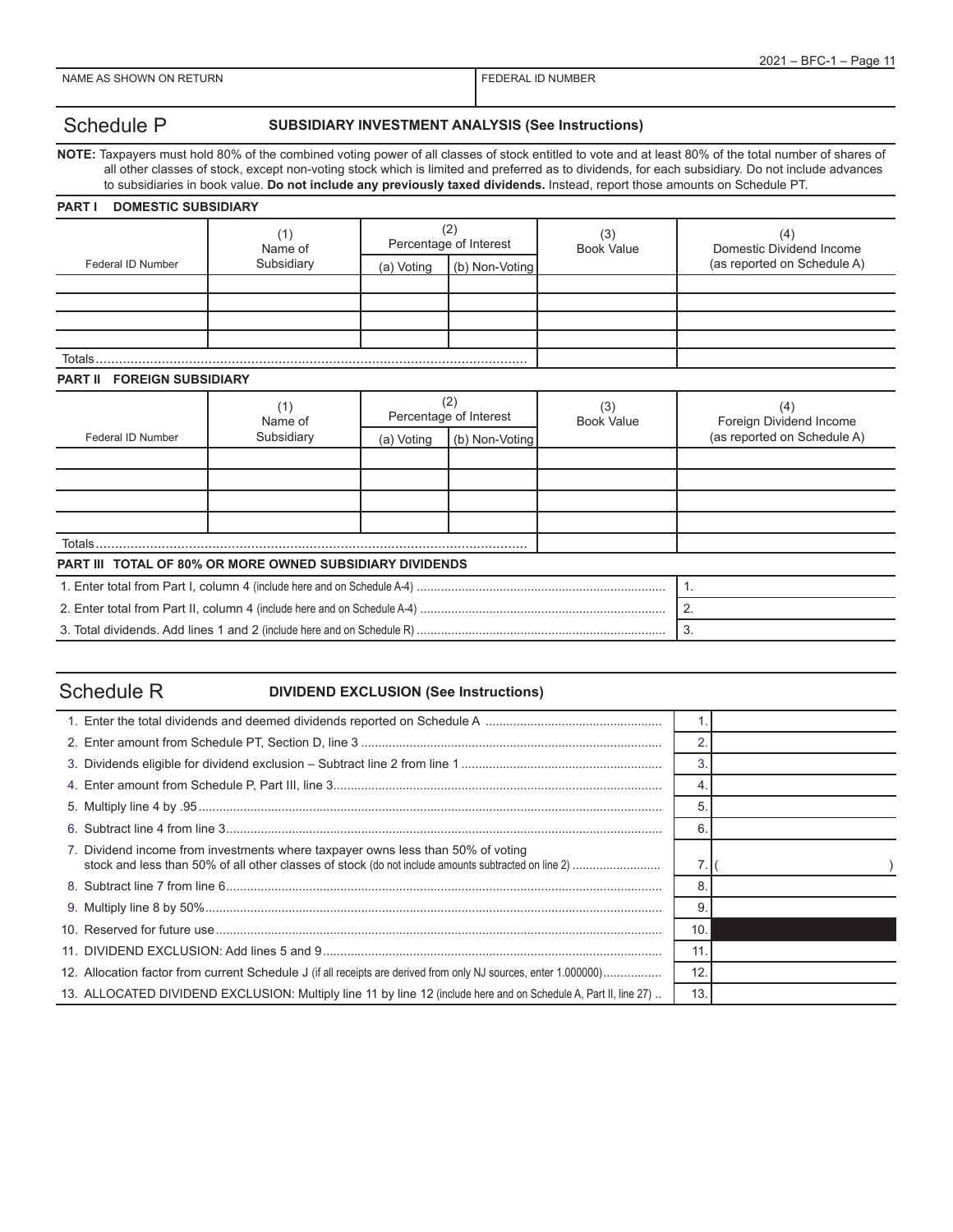Schedule S **DEPRECIATION AND SAFE HARBOR LEASING (See Instructions)**

## **Include Federal Form 4562 and Federal Depreciation Worksheet**

Modification at Schedule A, Part II, line 9 or line 12 – Depreciation and Certain Safe Harbor Lease Transactions

|                 | <b>Additions</b>                                                                                                                                                                                                           |                 |  |
|-----------------|----------------------------------------------------------------------------------------------------------------------------------------------------------------------------------------------------------------------------|-----------------|--|
|                 |                                                                                                                                                                                                                            | 8.              |  |
|                 |                                                                                                                                                                                                                            | 9.              |  |
| 10.             |                                                                                                                                                                                                                            | 10 <sub>1</sub> |  |
| 11.             |                                                                                                                                                                                                                            | 11              |  |
| 12.             | Deductions on federal return resulting from an election made pursuant to IRC § 168(f)(8) exclusive of<br>elections made with respect to mass commuting vehicles                                                            |                 |  |
|                 |                                                                                                                                                                                                                            | 12a             |  |
|                 |                                                                                                                                                                                                                            | 12 <sub>b</sub> |  |
|                 |                                                                                                                                                                                                                            | 12c             |  |
|                 |                                                                                                                                                                                                                            | 12d             |  |
|                 |                                                                                                                                                                                                                            | 13.             |  |
| 14.             |                                                                                                                                                                                                                            | 14.             |  |
|                 |                                                                                                                                                                                                                            | 15.             |  |
|                 | <b>Deductions</b>                                                                                                                                                                                                          |                 |  |
|                 |                                                                                                                                                                                                                            | 16.             |  |
| 17 <sub>1</sub> | Recomputed depreciation attributable to distributive share of recovery property from a partnership                                                                                                                         | 17.             |  |
|                 | 18. Any income included in the return with respect to property solely as a result of an IRC § 168(f)(8) election                                                                                                           | 18.             |  |
|                 | 19. The lessee/user should enter the amount of depreciation that would have been allowable under the Internal<br>Revenue Code on December 31, 1980, had there been no safe harbor lease election                           | 19.             |  |
|                 | 20. Excess of accumulated ACRS, MACRS, or bonus depreciation over accumulated New Jersey depreciation                                                                                                                      | 20              |  |
| 21.             |                                                                                                                                                                                                                            | 21              |  |
| 22.             |                                                                                                                                                                                                                            | 22              |  |
|                 | 23. ADJUSTMENT - Subtract line 22 from line 15 and enter the result. (If line 23 is positive, enter at<br>Schedule A, Part II, line 9. If line 23 is negative, enter as a positive number at Schedule A, Part II, line 12) | 23.             |  |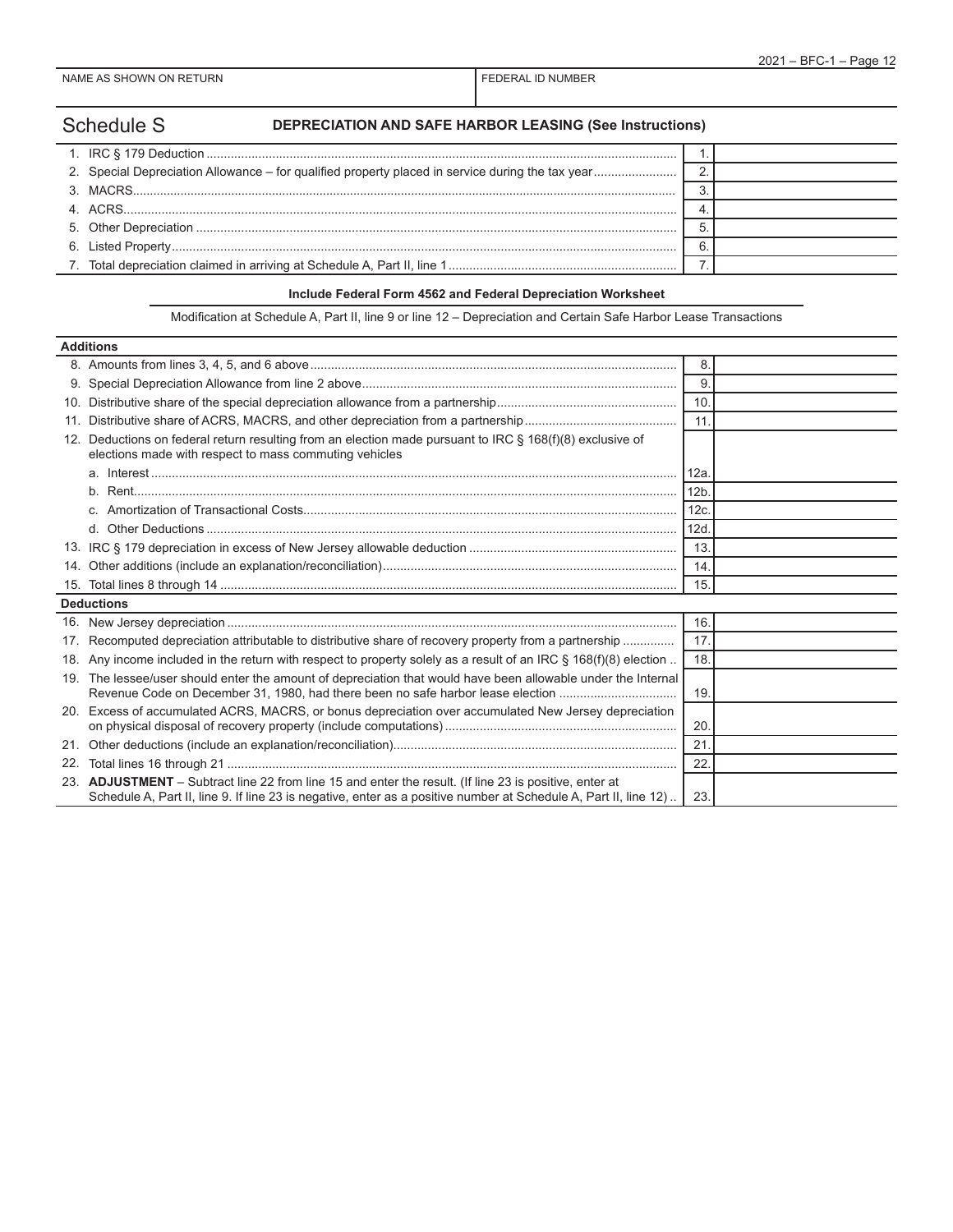|                         | $-$ BFC-1<br>2021<br>Page 13 |
|-------------------------|------------------------------|
| NAME AS SHOWN ON RETURN | FEDERAL ID NUMBER            |
|                         |                              |

| <b>Form 500</b> | Computation of the 2021 Post Allocation Net Operating Loss (NOL) and               |  |  |  |  |  |
|-----------------|------------------------------------------------------------------------------------|--|--|--|--|--|
|                 | Prior Net Operating Loss Conversion Carryover (PNOL) Deductions (See Instructions) |  |  |  |  |  |

Does the taxpayer have any Prior Net Operating Loss Conversion Carryovers? Yes. Begin Form 500 at Section A, line 1. OR No. Enter zero on Schedule A, Part 2, line 23 and continue with Section B.

## **Section A – Computation of Prior Net Operating Losses (PNOL) Deduction** from periods ending PRIOR to July 31, 2019

Complete this section only if the allocated entire net income/(loss) before net operating loss deductions and dividend exclusion on Schedule A, Part II, line 22 is positive (income).

| 1. Prior Net Operating Loss Conversion Carryover (PNOL) - Enter the total of Worksheet 500-P, Part II,<br>column 3. |  |
|---------------------------------------------------------------------------------------------------------------------|--|
|                                                                                                                     |  |
|                                                                                                                     |  |
| 4. Enter any discharge of indebtedness excluded from federal taxable income in the current tax period               |  |
| 5. PNOL available in the current tax year – Subtract lines 2, 3, and 4 from line 1 (if zero or less, enter zero)    |  |
|                                                                                                                     |  |
| 7. Current tax year's PNOL deduction – Enter the lesser of line 5 or line 6 here and on Schedule A,                 |  |

\* If the allocated discharge of indebtedness exceeds the amount of PNOL that is available and the taxpayer has post allocation net operating loss carryover in Form 500 Section B, carry the remaining balance to line 5 of Section B.

### **Section B – Post Allocation Net Operating Losses (NOLs) For Tax Years Ending ON AND AFTER July 31, 2019**

**Check the box** next to each period if the unused, unexpired, post allocation NOL carryovers are from a tax period in which the taxpayer was a taxable member on a New Jersey combined return. **Otherwise, leave the box blank.**

| 1. Allocated Net Operating Loss Carryover - See instructions.                                             |                  |  |
|-----------------------------------------------------------------------------------------------------------|------------------|--|
|                                                                                                           | 1a.              |  |
|                                                                                                           | 1 <sub>b</sub>   |  |
|                                                                                                           | 1c.              |  |
|                                                                                                           | 1d               |  |
|                                                                                                           | 1e.              |  |
|                                                                                                           | $1f$ .           |  |
|                                                                                                           | 1g.              |  |
|                                                                                                           | 1 <sub>h</sub>   |  |
|                                                                                                           | 1i.              |  |
|                                                                                                           | 1j.              |  |
|                                                                                                           | $\overline{2}$ . |  |
|                                                                                                           | 3.               |  |
|                                                                                                           |                  |  |
| 5. Enter any discharge of indebtedness excluded from federal taxable income in the current tax period     |                  |  |
|                                                                                                           | 6                |  |
| 7. Enter allocated entire net income before post allocation net operating loss deduction from Schedule A, |                  |  |
| 8. Current tax year's NOL deduction - Enter the lesser of line 6 or line 7 here and on Schedule A,        |                  |  |

\* If the taxpayer has any allocated discharge of indebtedness that was not used in Form 500 Section A, enter the balance.